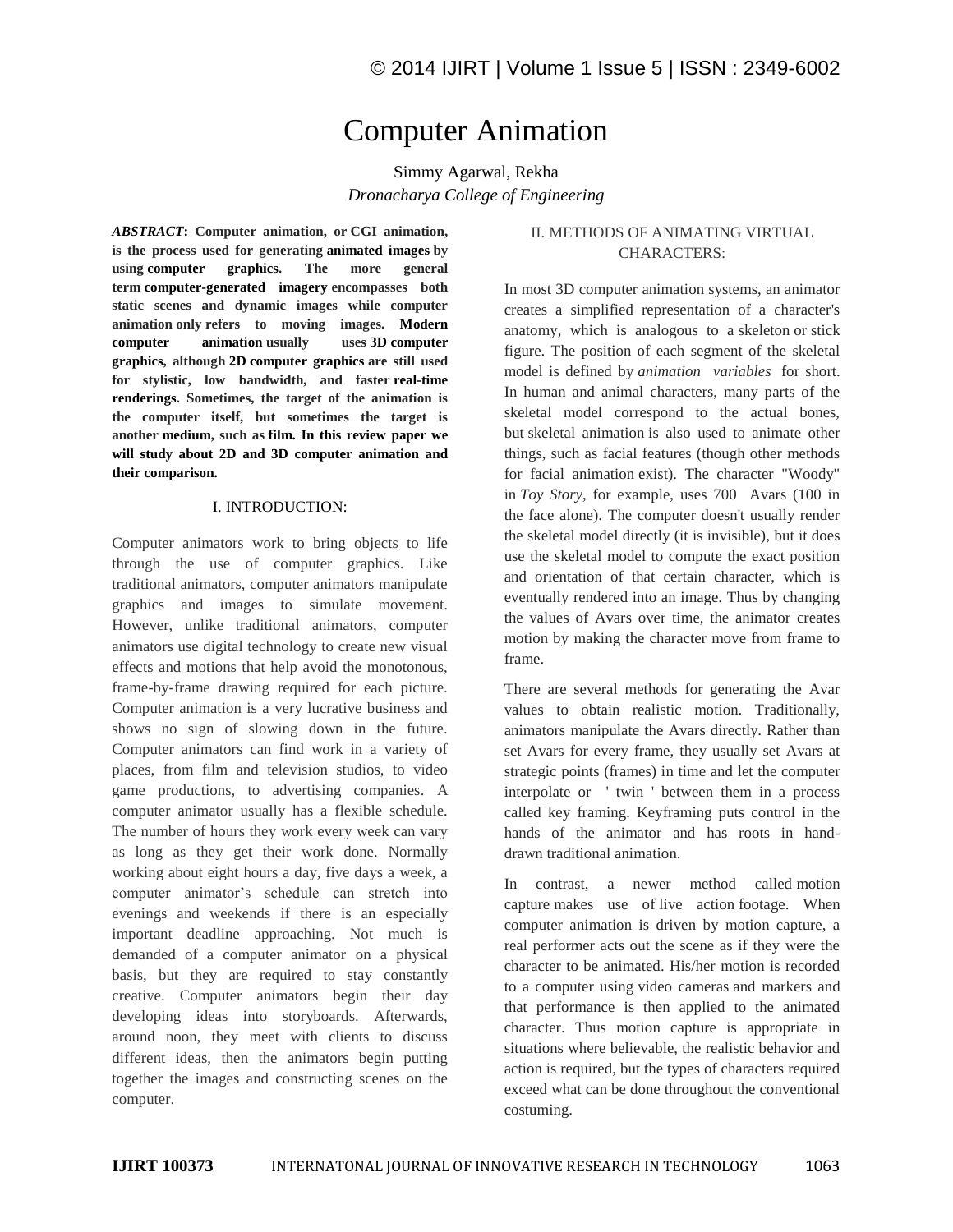#### III. DEVELOPMENT REQUIREMENT:

Computer animation can be created with a computer and animation software. Some examples of animation software are: Amorphium, Art of Illusion, Poser, Ray Dream Studio, Bryce, Maya, Blender, True Space, Light wave, 3D Studio Max, Soft Image XSI, and Adobe Flash (2D). There are many more. Prices vary greatly, depending on the target market. Some impressive animation can be achieved even with basic programs; however, the rendering can take a lot of time on an ordinary home computer. Because of this, video game animators tend to use low resolution, low polygon count renders, such that the graphics can be rendered in real time on a home computer. Photorealistic animation would be impractical in this context.

Professional animators of movies, television, and video sequences on computer games make photorealistic animation with high detail. (This level of quality for movie animation would take tens to hundreds of years to create on a home computer.) They use many powerful workstation computers. Graphics workstation computers use two to four processors, and thus are a lot more powerful than a home computer, and are specialized for rendering. A large number of workstations (known as a render farm) are networked together to effectively act as a giant computer. The result is a computer animated movie that can be completed in about one to five years (this process is not comprised solely of rendering, however). A workstation typically costs \$2000 to \$16000, with the more expensive stations being able to render much faster, due to the more technologically advanced hardware that they contain.

Pixar's Render man is rendering software which is widely used as the movie animation industry standard, in competition with Mental Ray. It can be bought at the official Pixar website for about \$5000 to \$8000. It will work on Linux, Mac OS X, and Microsoft Windows-based graphics workstations, along with an animation program such as Maya and Softimage XSI. Professionals also use digital movie cameras, motion capture or performance capture, blue screens, film editing software, props, and other tools for movie animation.

# IV. HARDWARE ANIMATION DISPLAY TECHNOLOGY:

When an image is rendered to the screen, it is normally rendered to something called a back buffer. There the computer can draw the image, making any necessary changes to it before it is done. While the computer is rendering, the screen is showing the contents of what is called the primary or active buffer.

When the image is completed, the computer tells the screen to draw from the back buffer. This can be done in one of two ways: (a) the contents of the back buffer can be copied to the primary buffer (or active buffer—the buffer currently being shown), or (b) the computer can switch where it is drawing from and make the back buffer the new primary buffer, while the primary buffer becomes the back buffer. This process, conceived by John MacArthur, is usually called double buffering or (informally) "flipping," because the computer is flipping its use of primary and back buffers.

This switching should be carried out when it is imperceptible to the user. Therefore it needs to take place during what is called the "v-sync" or vertical retrace. The v-sync, in cathode ray tubes, takes place when the electron guns reach the bottom right of the screen and need to reposition the beam to the top left of the screen. This happens very quickly and the image the guns had just projected remain on the screen as they are moving back to their starting position. While the guns are repositioning themselves, the computer has enough time to flip buffers and the new image will be rendered on the screen on the next pass of the guns. The new image will continue to be displayed until the buffers are flipped once more.

#### V. TRADITIONAL METHODS:

As is evident from the history, animators have used and invented a variety of different animation techniques. Traditionally most of the animation was done by hand. All the frames in an animation had to be drawn by hand. Since each second of animation requires 24 frames (film), the amount of work required to create even the shortest of movies, can be tremendous. Some of the traditionally used methods are described below .With time the technique of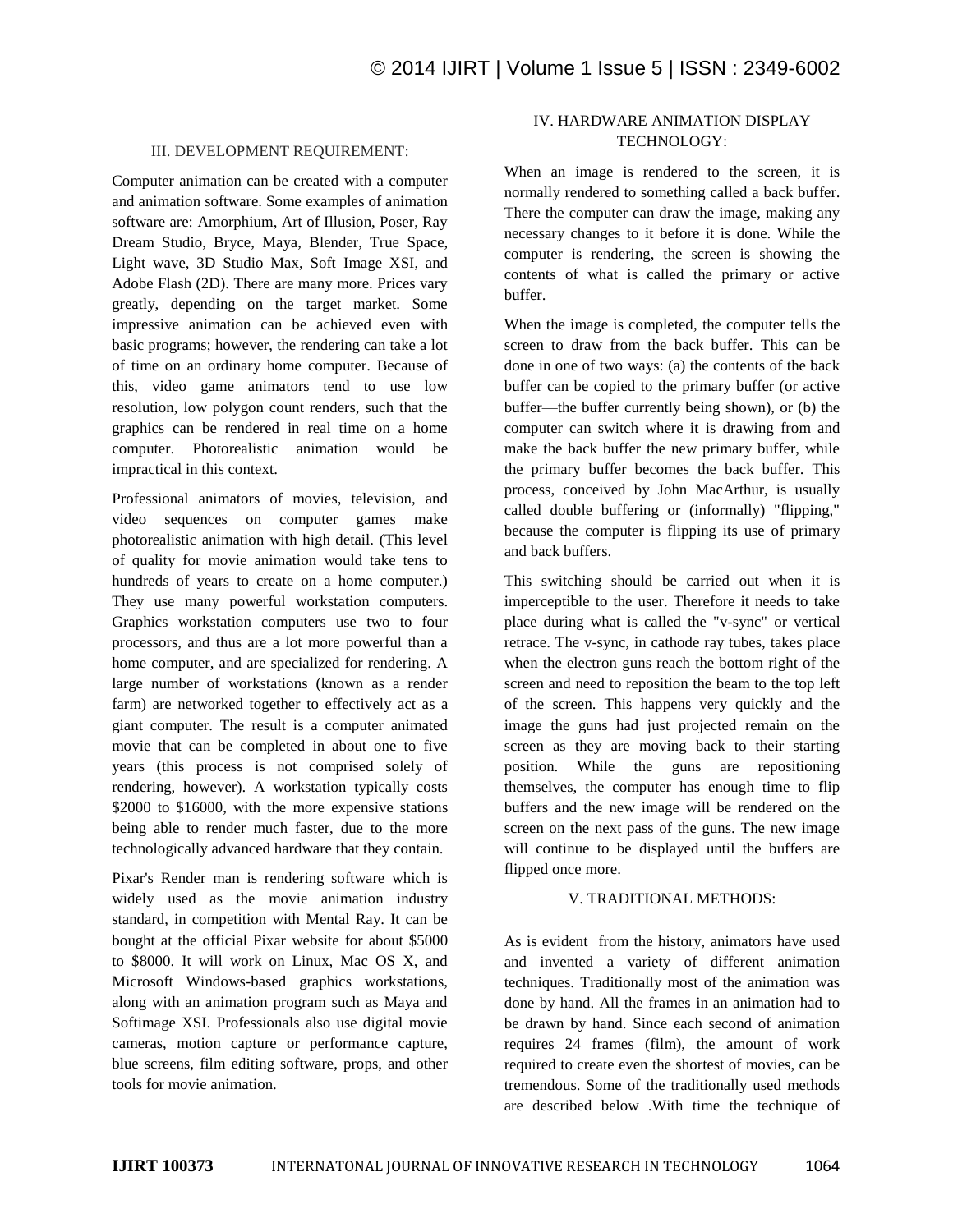animation has become more and more computer assisted and computer- generated. All of such techniques require a trade-off between the level of control that the animator has over the finer details of the motion and the amount of work that the computer does on its own. Broadly, the computer animation falls into three basic categories: key framing, motion capture, and simulation.

## **Key framing:**

#### Motion Capture

Another technique is Motion Capture, in which magnetic or vision-based sensors recordthe actions of a human or animal object in three dimensions. A computer then uses thesedata to animate the object. This technology has enabled a number of famous athletes tosupply the actions for characters in sports video games. Motion capture is pretty popularwith the animators mainly because some of the commonplace human actions can becaptured with relative ease. However, there can be serious discrepancies between theshapes or dimensions of the subject and the graphical character and this may lead toproblems of exact execution.

#### Simulation:

Unlike key framing and motion picture, simulation uses the laws of physics to generate motion of figures and other objects. Virtual humans are usually represented as collection of rigid body parts. These models though physically plausible are only an approximation of the human body. With more research and complex models the simulations are becoming increasingly life like. Simulations can be easily used to produce slightly different sequences while maintaining physical realism while in other animations like key framing or motion capture a mere speeding up or slowing down the playback can spoil the naturalness of motion. Secondly real-time simulations allow a higher degree of interactivity where the real person can man ever the actions of the simulated character. In contrast the applications based on key framing and motion select and modify motions form a precomputed library of motions. One drawback that simulation suffers from is the expertise

and time required to handcraft the appropriate controls systems. Hardware and Software Hardware and software are two of the major factors that determine the quality of computer animation that is produced. As both of these components work in conjunction with each other it is important to make the right choice for a product that is of lasting quality and accuracy.

#### Hardware

Hardware comes in many shapes, sizes, and capabilities. Some hardware is specialized to do only certain tasks while other hardware are equipped for a variety of things. Some of the commonly used hardware are: Silicon Graphics Inc.(SGI)The SGI platform is one of the most widely used platforms for quality computer animation productions. SGI computers operate using the wide spread UNIX system .Produced by Silicon Graphics these computers are extremely fast and produce excellent results. They come in a variety of types, ranging from the general purpose Indy to high power Indigo Extreme that is used for animations. Onyx is another type, which is suited to the complex calculations involved in rendering. Some of the software like Wave front, Alias, and Soft Image are ran on SGI's.

## PC's

PC's are very versatile machines combining flexibility and power. PC's have proven to be very useful for small companies and businesses as platforms to do computer animation. Applications such as 3DStudio and Animator Studio are used on PC's to make animations. Macintosh Mac's were originally designed for graphic and desktop publishing and hence are pretty useful platforms for producing computer graphics and animation software. Some of these applications that work well on Mac's are Adobe Products like; Photoshop and Premiere and Strata with Strata Studio Pro.

#### Amiga

Originally owned by Commodore, Amiga computers have held a position in the computer animation for long. The two software packages that Amiga is